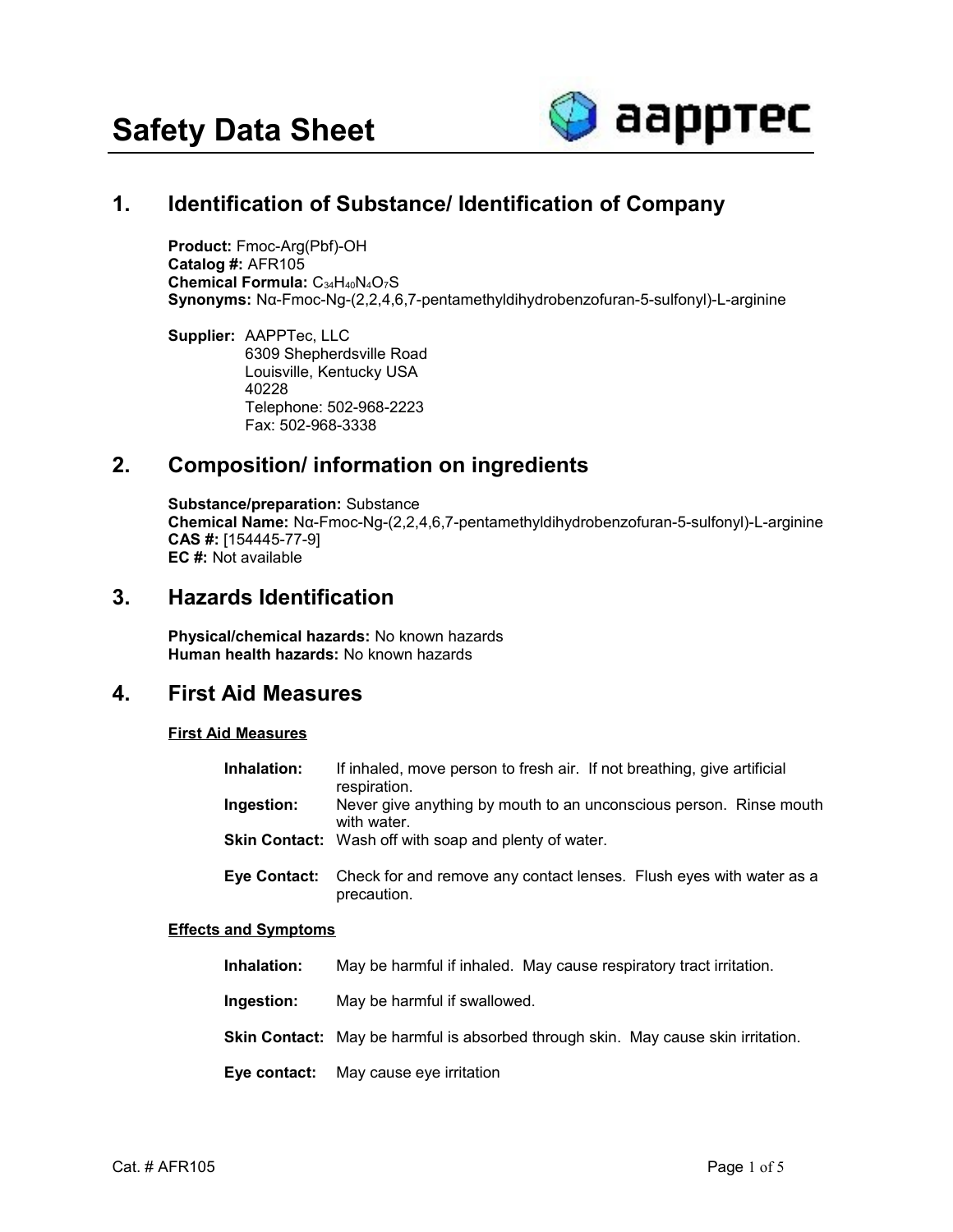**Aggravating conditions:** Repeated or prolonged exposure is not known to aggravate medical condition.

## **5. Fire-fighting Measures**

**Flammability of Product:** No data available

**Extinguishing Media (Small Fire):** Use a carbon dioxide or dry chemical extinguisher.

**Extinguishing Media (Large Fire):** Use water spray, fog, or foam. Do not use water jet.

Hazardous thermal decomposition products: Oxides of carbon (CO, CO<sub>2</sub>), nitrogen (NO, NO<sub>2</sub>, …) and sulfur (SO2, SO3, …).

**Special fire-fighting procedures:** Firefighters should wear positive pressure self-contained breathing apparatus (SCBA) and full turnout gear.

**Protection of fire-fighters:** Use an approved/certified respirator or equivalent.

## **6. Accidental Release Measures**

**Personal Precautions:** Splash goggles. Full suit. Dust respirator. Boots. Gloves. A selfcontained breathing apparatus should be used to avoid inhalation of the product. Suggested protective clothing might not be sufficient, consult a specialist before handling this product.

**Small Spill or Leak:** Use appropriate tools to put spilled material into a convenient waste disposal container.

**Large Spill or Leak:** Use a shovel to put the spilled material into a convenient waste disposal container.

# **7. Handling and Storage**

**Handing:** Keep away from heat. Keep away from sources of ignition. Do not breath dust.

**Storage:** Keep container tightly closed. Do not store above 5˚C (41˚F).

## **8. Exposure Controls/Personal Protection**

**Engineering Measures:** Use process enclosures, local exhaust ventilation, or other engineering controls to keep airborne levels below recommended exposure limits. If user operations generate dust, fume, or mist use ventilation to keep exposure to airborne contaminants below the exposure limit.

**Hygiene Measures:** Wash hands after handling and before eating, smoking, using lavatory, and end of the day.

### **Exposure Limits**

**Ingredient Name:** Nα-Fmoc-Ng-(2,2,4,6,7-pentamethyldihydrobenzofuran-5-sulfonyl)-L-arginine **Occupational Exposure Limit:** No data available

### **Personal Protective Equipment**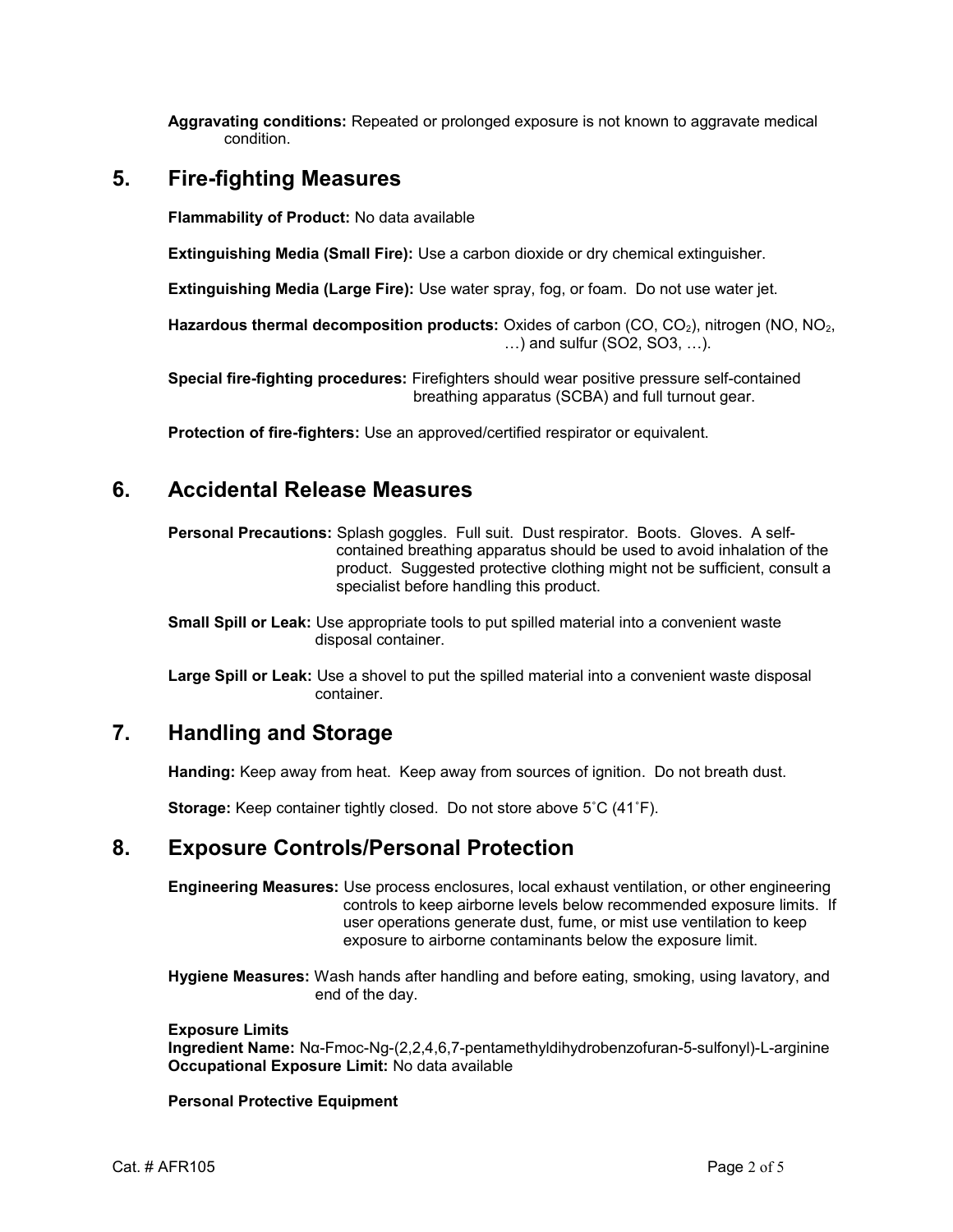**Skin and Body:** Lab coat **Hands:** Gloves **Eyes:** Safety glasses

## **9. Physical and Chemical Properties**

**Physical State:** Solid **Color:** White **Molecular Weight:** 648.7 **Melting Point:** No data available **Solubility:** No data available **Flash Point:** No data available **Explosive Properties** Risk of explosion by mechanical impact: No data available Risk of explosion by static discharge: No data available

## **10. Stability and Reactivity**

**Stability:** Stable under recommended storage conditions. **Conditions to Avoid:** Strong oxidizing reagents Hazardous Decomposition Products: Oxides of carbon (CO, CO<sub>2</sub>), nitrogen (NO, NO2, …) and sulfur (SO2, SO3, …).

# **11. Toxicological Information**

**RTECS #:** Not available **Local Effects Skin irritation:** No data available **Acute Toxicity:** No data available

**Chronic Toxicity:** No data available **Other Toxic Effects on Humans:** No data available **Carcinogenic Effects:** No data available **Mutagenic Effects:** No data available **Reproductive Toxicity:** No data available **Teratogenic Effects:** No data available

# **12. Ecological Information**

**Ecotoxicity:** No data available **Toxicity of the Products of Biodegradation:** This product itself and its degradation products are not toxic.

## **13. Disposal Considerations**

**Methods of Disposal, Waste Residues, Contaminated Packaging:** Waste must be disposed of in accordance with federal, state and local environmental control regulations.

## **14. Transportation**

**International Transport Regulations**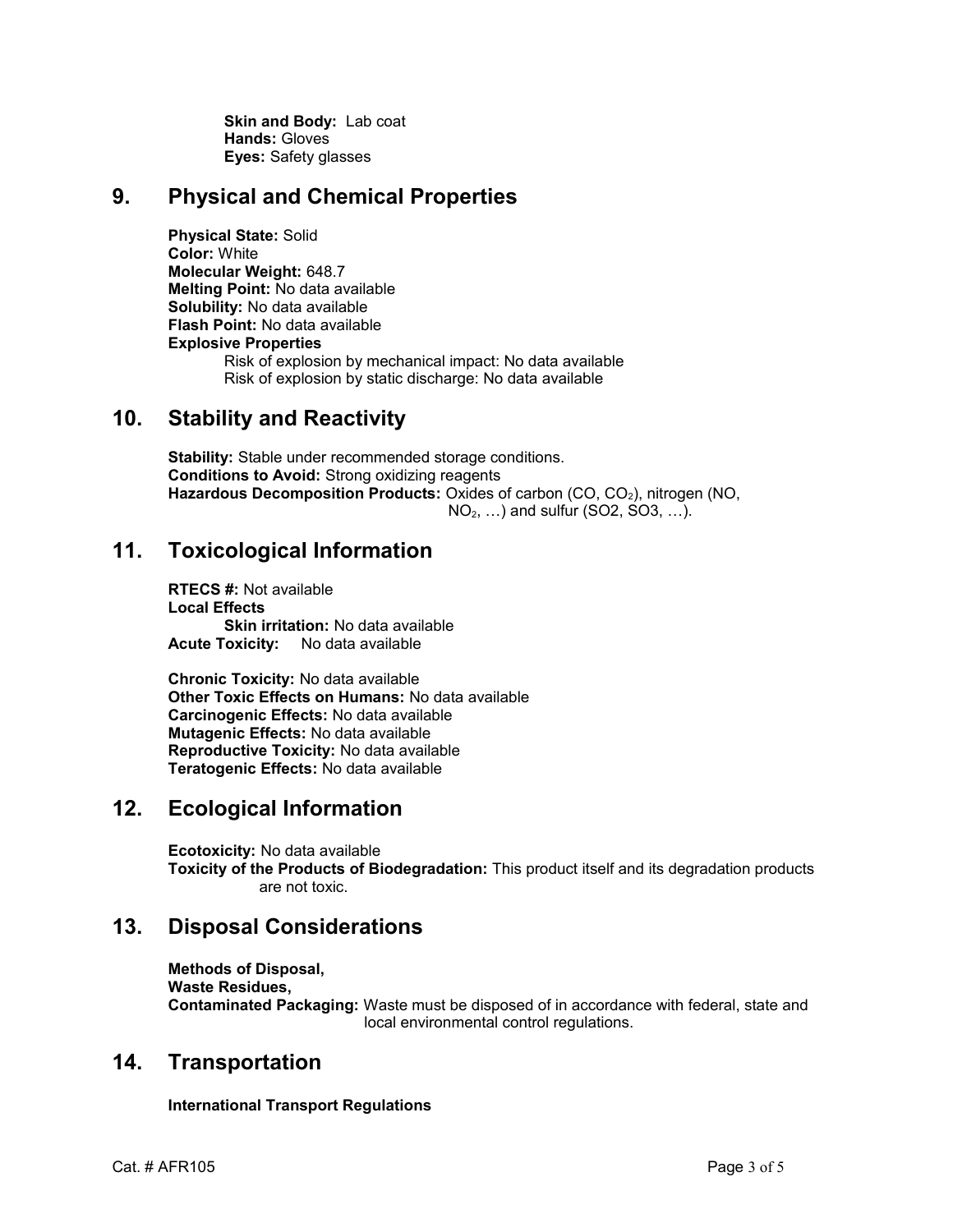**Land-Road/Railway**

**ADR/RID Class:** Not controlled under ARD

**Sea**

**IMDG Class:** Not controlled under IMDG

**Air**

**IATA-DGR Class:** Not controlled under IATA

**Special Provisions for Transport:** Not applicable

### **15. Regulatory Information**

#### **EU Regulations**

**Risk Phrases:** This product is not classified according to EU regulations.

#### **U.S. Federal Regulations**

**TSCA:** No products were found **SARA 302/304/311/312 extremely hazardous substances:** No products were found **SARA 302/304 emergency planning and notification:** No products were found **SARA 302/304/311/312 hazardous chemicals:** No products were found **SARA 311/312 MSDS distribution-chemical inventory-hazard identification:** No products were found **SARA 313 toxic chemical notification and release reporting:** No products were found **Clean Water Act (CWA) 307:** No products were found **Clean Water Act (CWA) 311:** No products were found **Clean Air Act(CAA) 112 accidental release prevention:** No products were found **Clean Air Act(CAA) 112 regulated flammable substances:** No products were found

**Clean Air Act (CAA) 122 regulated toxic substances:** No products were found

**HCS Classification:** Not controlled under the HCS (United States)

#### **State Regulations:**

**Massachusetts Right To Know Components:** No components listed.

#### **Pennsylvania Right To Know Components:**

Nα-Fmoc-Ng-(2,2,4,6,7-pentamethyldihydrobenzofuran-5-sulfonyl)-L-arginine CAS No: [154445-77-9] Revision Date:

#### **New Jersey Right To Know Components:**

Nα-Fmoc-Ng-(2,2,4,6,7-pentamethyldihydrobenzofuran-5-sulfonyl)-L-arginine CAS No: [154445-77-9] Revision Date:

#### **California Prop. 65 Components:**

This product does not contain any chemicals known to State of California to cause cancer, birth defects, or any other reproductive harm.

#### **DSL Status:**

This product contains the following components that are not on the Canadian DSL nor NDSL lists.

Nα-Fmoc-Ng-(2,2,4,6,7-pentamethyldihydrobenzofuran-5-sulfonyl)-L-arginine CAS No: [154445-77-9]